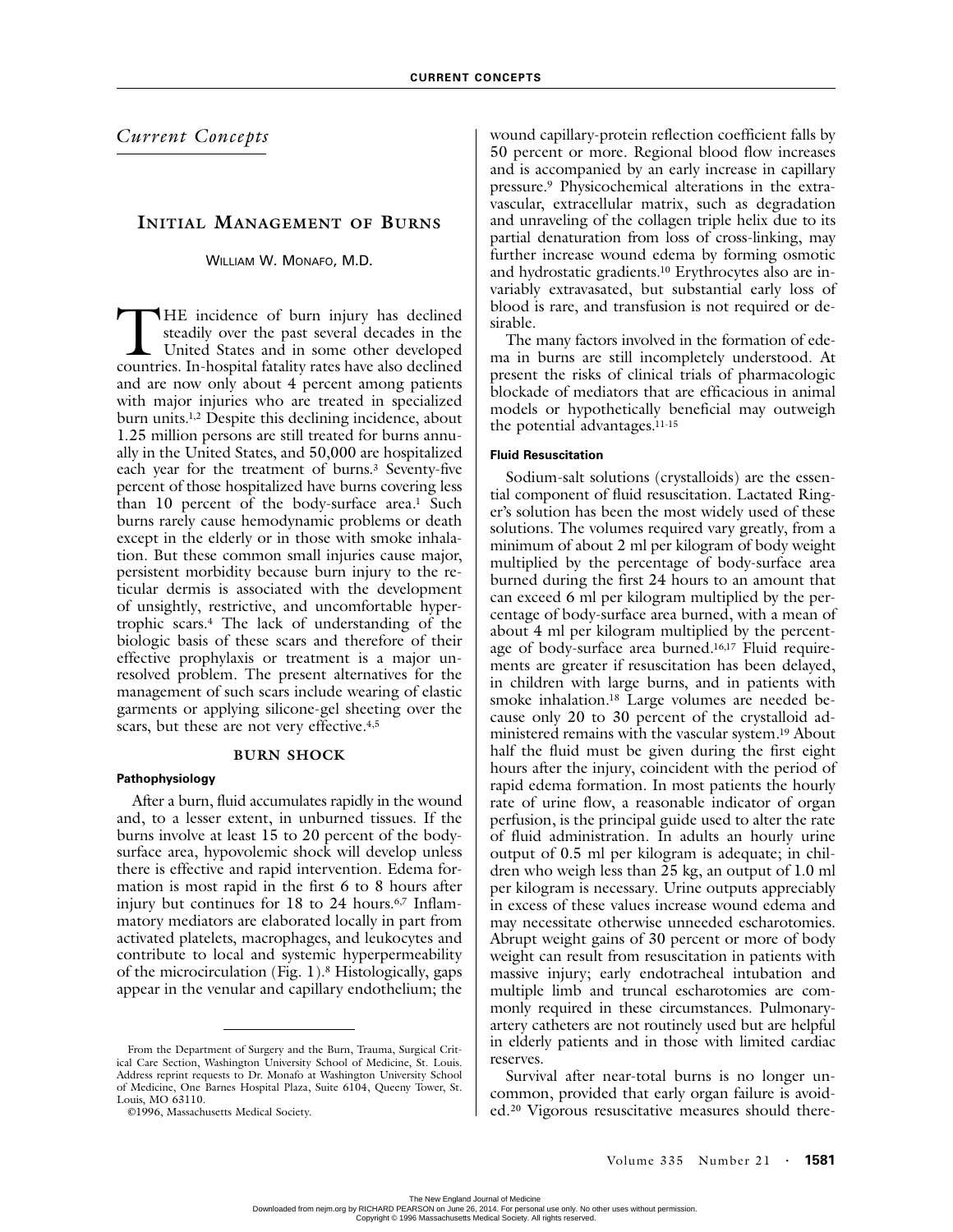

#### **Figure 1.** Response to Minor and Major Burns.

Major burns precipitate a systemic inflammatory response that if overly prolonged or exaggerated can lead to organ dysfunction, sepsis, or both. The local mediators listed appear within minutes to hours after the injury. Among the systemic mediators, plasma levels of interleukin-1, 2, and 8 are elevated very early. Increases in the level of interleukin-6 occur with sepsis. Transient elevations of tumor necrosis factor  $\alpha$  are associated with a poor prognosis. Interferon- $\gamma$  levels tend to peak about 10 days after the burn. Arturson<sup>8</sup> has reviewed this process in detail. Many factors in addition to the extent of the burn, especially age, determine the severity of injury. A burn involving 20 percent of the bodysurface area involves a 30 percent risk of mortality in a 70-year-old patient but is not lethal in a 20-yearold patient.

fore be pursued in previously healthy patients with injuries that inexperienced observers might judge to be lethal.

The crystalloid requirement during the second day of treatment is about half that of the first day. Within 48 to 72 hours after the burn injury, the hematocrit begins a progressive fall due to such factors as intravascular resorption of edema, lysis of thermally injured cells, and the onset of the anemia that is characteristic after burn injury. Crystalloid administration should be discontinued at the earliest possible time. A reasonable goal is for the patient to have returned to his or her preinjury weight within one week after the burn; the elderly tend to retain excess water and may require diuretics.<sup>21</sup>

### **Adjuvant Colloid**

Resuscitation using fluids containing solutes with plasma-like oncotic properties has intuitive appeal, since these fluids resemble what is being lost and protein sieving is still at least partially operative in unburned tissues. Nevertheless, the adjunctive use of colloid in burn shock has decreased, mainly because the controlled trials that have been done have shown no clear advantage to its use.22,23 One trial found potentially harmful effects: increased accumulation of water in the lungs and an increased rate of clinical pulmonary complications were both associated with the administration of 5 percent albumin in lactated Ringer's solution.22

Some centers defer colloid administration for 12 to 24 hours after the injury  $-$  a time when capillary permeability has partially returned to normal but plasma volume may be subnormal. This practice has no demonstrated clinical benefit, however, and recent data suggest that it may be deleterious. The administration of albumin to patients in stable condition after 24 hours of clinically satisfactory crystalloid

The New England Journal of Medicine<br>Downloaded from nejm.org by RICHARD PEARSON on June 26, 2014. For personal use only. No other uses without permission. Copyright © 1996 Massachusetts Medical Society. All rights reserved.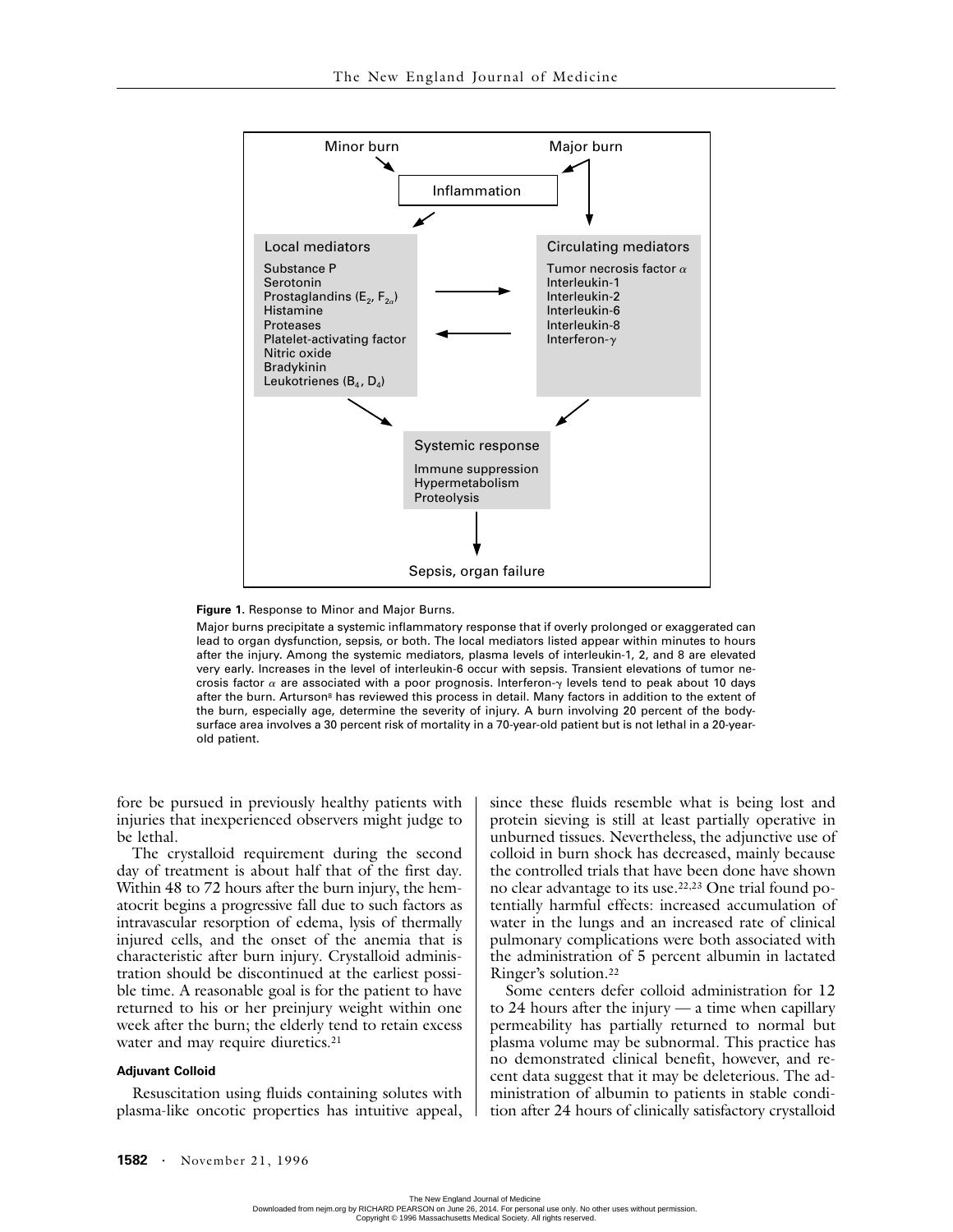resuscitation resulted in a significant decrease in the glomerular filtration rate below the normal range despite an increase in plasma volume.24

## **Hypertonic Saline**

The administration of crystalloid with a sodium concentration of 250 mmol per liter can reduce volume requirements, presumably by mobilizing water from cells that are overhydrated as a consequence of the injury.17 This therapy is useful in patients with limited cardiopulmonary reserves but demands careful monitoring and clearly has a much narrower therapeutic margin than does the use of isotonic crystalloid.25 A recent study reported that the use of hypertonic saline in burn shock increased the incidence of renal failure and death.26

## **INHALATION INJURY**

Injuries to the airways and lungs are principally the result of exposure to chemicals during building or vehicular fires. Direct thermal injury below the larynx is rare because the humid airway gas transfers heat poorly. A variety of toxic incomplete products of combustion are inhaled. Carbon monoxide is commonly inhaled and thus can serve as a useful diagnostic marker. The airway mucosa becomes inflamed and usually contains carbon particles. Fiberoptic laryngobronchoscopy is indicated if the diagnosis is in doubt. The incidence of inhalation injury increases with the increasing extent of the burn, so that it is present in two thirds of patients with flame burns that exceed 70 percent of the body-surface area. Unless laryngeal edema is present, clinical evolution can require 12 to 24 hours or more as mucosal slough and secretions accumulate and airway obstruction and atelectasis progress. If signs of laryngeal edema appear — hoarseness, brassy cough, or stridor — immediate endotracheal intubation is indicated. There is no method of quantitating the severity of injury, but measurement of arterial carboxyhemoglobin levels, extrapolated to the time of injury, provides a reasonable estimate of the severity of exposure.

The simplest and probably the best treatment for carbon monoxide poisoning is ventilation with 100 percent oxygen, which decreases the half-life of carboxyhemoglobin from 41⁄ 4 hours to about 50 minutes.27 Hyperbaric-oxygen therapy has been recommended, but credible evidence of its superiority is sparse. Moreover, the logistics of initiating and delivering care to patients with extensive burns within the confines of most hyperbaric-oxygen chambers are formidable.28

Inhalation injury is rarely limited to the upper airway; endotracheal intubation alone may be required for several days until edema subsides. In diffuse injury, airway infection is often severe or recurrent, but in less severe cases, healing requires about three weeks. The development of tachypnea with the recruitment of accessory muscles of respiration or hypoxemia (partial pressure of arterial oxygen,  $\leq 70$ mm Hg; ratio of partial pressure of arterial oxygen to fraction of inspired oxygen of less than 200; or both) are signs of impending respiratory failure requiring endotracheal intubation and the institution of mechanical ventilation. Rigid bronchoscopy may be necessary to clear voluminous or tenacious secretions or casts. Corticosteroids and prophylactic antibiotics are ineffective.29

#### **Newer Treatments**

High-frequency percussive jet ventilation might be superior to conventional, volume-controlled mechanical ventilation, presumably because barotrauma is minimized. Survival was better in patients so treated than in historical controls.<sup>30</sup> Permissive hypercapnia (pressure-targeted ventilation) and nitric oxide inhalation have also been used with at least transient apparent benefit.31,32 Burned children with severe respiratory failure from various causes have survived after receiving extracorporeal membrane oxygenation. This technique has been the least successful in patients with flame burns and inhalation injury, in whom major wound hemorrhage is an additional problem, because full anticoagulation is required.<sup>33</sup> Topical therapy with an aerosolized mixture of heparin and acetylcysteine may reduce mortality.34

No randomized trials of any of these treatments have yet been performed. Inhalation injury remains an important cause of death in patients with burns. In one large cohort the mortality rate was 29 percent when inhalation injury was present and only 2 percent in its absence.<sup>1</sup>

### **BURN-WOUND MANAGEMENT**

### **Topical Therapy**

Microorganisms proliferate rapidly in burn wounds, especially in those severe enough to impair immune function. Topical antimicrobial agents have an important role. They delay the interval between injury and colonization and maintain low levels of the wound flora. A variety of antibiotics and antiseptics are used for topical therapy in minor burns, but only three agents have proven efficacy for major burns: 11.1 percent mafenide acetate cream, 1 percent silver sulfadiazine cream, and 0.5 percent silver nitrate solution. Silver sulfadiazine is the mostly widely used of the three for routine prophylaxis because of its relatively low toxicity and ease of use. Treatment with silver sulfadiazine can cause leukopenia during the first week after injury, due in part to bone marrow toxicity, but it nearly always resolves within a period of several days despite continuation of the drug.35 A solution of 0.5 percent silver nitrate, although an effective antimicrobial agent, leaches elec-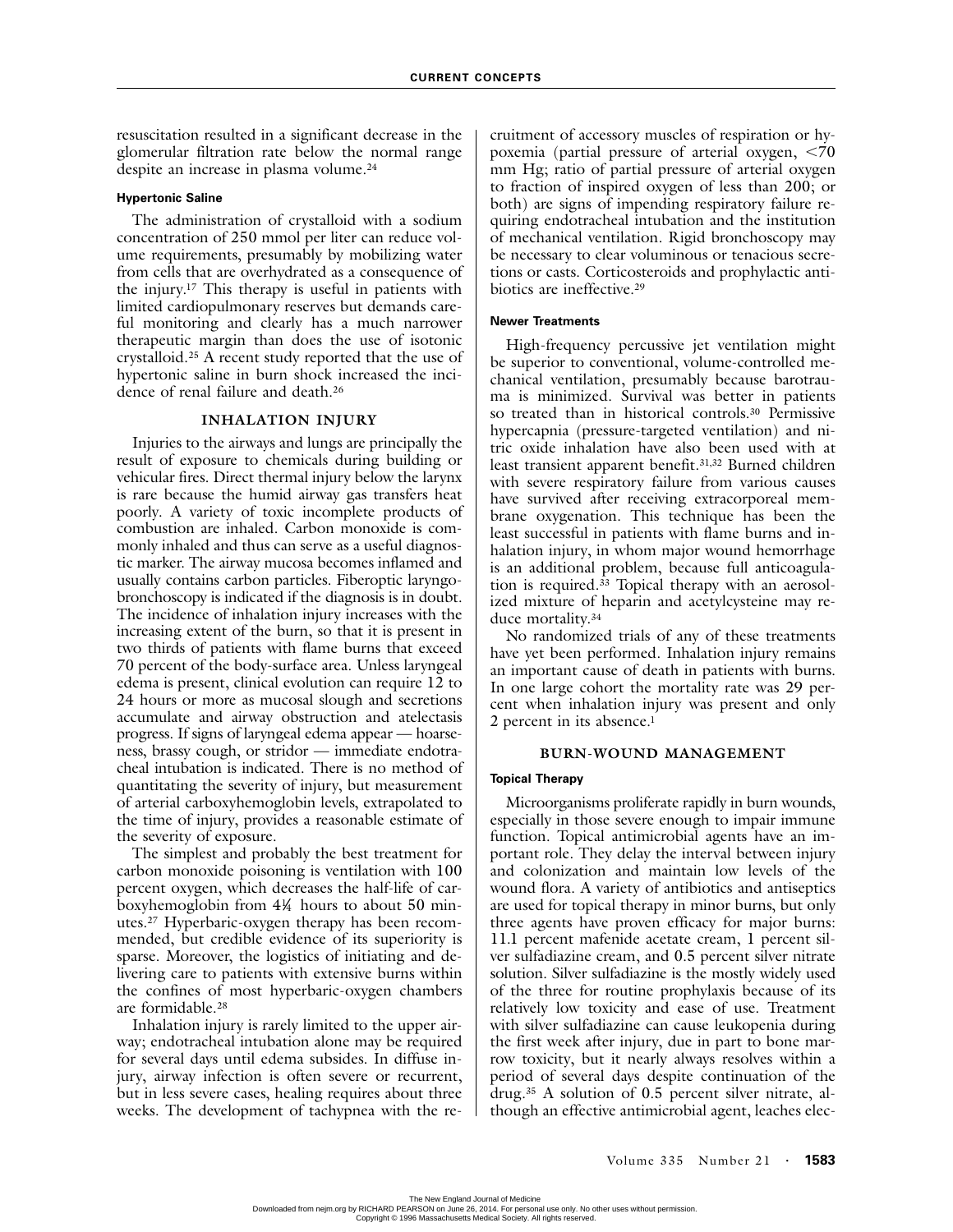trolytes from open wounds and stains everything that it touches. Mafenide, unlike the other two agents, penetrates the burn eschar rapidly, but it is a carbonic anhydrase inhibitor and is associated with metabolic acidosis and increased minute ventilation when applied continuously to large burns. Mafenide is useful, however, in treating invasive burn-wound infections, which are fortunately now infrequent.36

### **Care of Shallow Burns**

Shallow burns are treated with daily dressing and local wound care until epithelialization occurs. Full functional recovery is the rule (Table 1). They can also be treated effectively by covering the denuded wound with a skin allograft or xenograft or one of several commercially available synthetic membranes.37,38 If adherent, these materials reduce pain and eliminate the need for dressing changes with the patient under heavy sedation or general anesthesia, which may otherwise be necessary, especially in infants and children or uncooperative patients.

### **Surgical Treatment of Deep Burns**

About 20 years ago, it became possible to excise extensive deep burns safely and close the wounds with autologous split-thickness skin grafts. The introduction of effective topical therapy, ongoing innovations in surgical technique and instrumentation, and improved intensive and anesthetic care together permitted this important advance.39,40

Full-thickness burns — those covering about 25

percent of the body-surface area or less in young or previously healthy patients — have a low mortality rate. Such injuries should be treated as soon after resuscitation as is feasible by excision of the eschar and skin grafting. There is no benefit in delay. Sufficient autologous skin grafts should be available to close the wounds at the same operation, particularly if the grafts are meshed and expanded. Excision and skin grafting are bloody procedures, however, especially if they are prolonged. An experienced surgical and anesthetic team and adequate amounts of blood matched to the patient's blood type are essential.

Some deep partial-thickness burns are also treated surgically as soon as their depth can be estimated.41-46 Advocates believe that this approach results in better joint function and less severe hypertrophic scar than more conservative management, which requires a period of at least three weeks for wound epithelialization. Although surgical therapy clearly results in earlier return of function and a shorter convalescence, its long-term results are probably similar to those of expectant therapy.42

Grafting skin on established, granulating wounds from which the eschar has sloughed (a phenomenon due primarily to bacterial proteases) was once the norm, but it is currently the poorest surgical option. This approach is sometimes necessary, however, in the presence of severe illnesses or systemic complications.

The impediments to early surgical closure increase in parallel with the increasing extent of the burn. In trials comparing early with delayed surgical therapy

| <b>BURN DEPTHT</b>               | LEVEL OF INJURY                                 | <b>CLINICAL FEATURES</b>                                                                                                                                                                            | <b>TABLE T.</b> IREATMENT ALGORITHM FOR THE THREE CLINICALLY IMPORTANT BURN DEPTHS."<br><b>TREATMENT</b>                                                                                                        | <b>USUAL RESULT</b>                                                                                                                                 |
|----------------------------------|-------------------------------------------------|-----------------------------------------------------------------------------------------------------------------------------------------------------------------------------------------------------|-----------------------------------------------------------------------------------------------------------------------------------------------------------------------------------------------------------------|-----------------------------------------------------------------------------------------------------------------------------------------------------|
| Superficial partial<br>thickness | Papillary dermis                                | <b>Blisters</b><br>Erythema<br>Capillary refill<br>Intact pain sensation                                                                                                                            | Tetanus prophylaxis<br>Cleaning (e.g., with chlor-<br>hexidine gluconate)<br>Topical agent (e.g., 1% silver<br>sulfadiazine)<br>Sterile gauze dressing <sup>+</sup><br>Physical therapy<br>Splints as necessary | Epithelialization in $7-21$ days<br>Hypertrophic scar rare<br>Return of full function                                                               |
| Deep partial<br>thickness        | Reticular dermis                                | <b>Blisters</b><br>Pale white or yellow color<br>No capillary refill<br>Absent pain sensation                                                                                                       | As for superficial partial-thick-<br>ness burns<br>Early surgical excision and<br>skin grafting an option                                                                                                       | Epithelialization in $21-60$ days in<br>the absence of surgery<br>Hypertrophic scar common<br>Earlier return of function with sur-<br>gical therapy |
| Full thickness                   | Subcutaneous fat,<br>fascia, muscle,<br>or bone | Blisters may be absent<br>Leathery, inelastic, wrinkled<br>appearance over bony<br>prominences<br>No capillary refill<br>Thrombosed subcutaneous<br>vessels may be visible<br>Absent pain sensation | As for superficial partial-thick-<br>ness burns<br>Wound excision and grafting<br>at earliest feasible time                                                                                                     | Functional limitation more frequent<br>Hypertrophic scar mainly at graft<br>margins                                                                 |

**TABLE 1.** TREATMENT ALGORITHM FOR THE THREE CLINICALLY IMPORTANT BURN DEPTHS.\*

\*Epidermal (first-degree) burns present clinically with cutaneous erythema, pain, and tenderness; they resolve rapidly and generally require only symptomatic treatment.

†There is no clinically useful objective method of measuring burn depth; classification depends on clinical judgment.

‡Sterile gauze dressings are frequently omitted on the face and neck.

The New England Journal of Medicine<br>Downloaded from nejm.org by RICHARD PEARSON on June 26, 2014. For personal use only. No other uses without permission. Copyright © 1996 Massachusetts Medical Society. All rights reserved.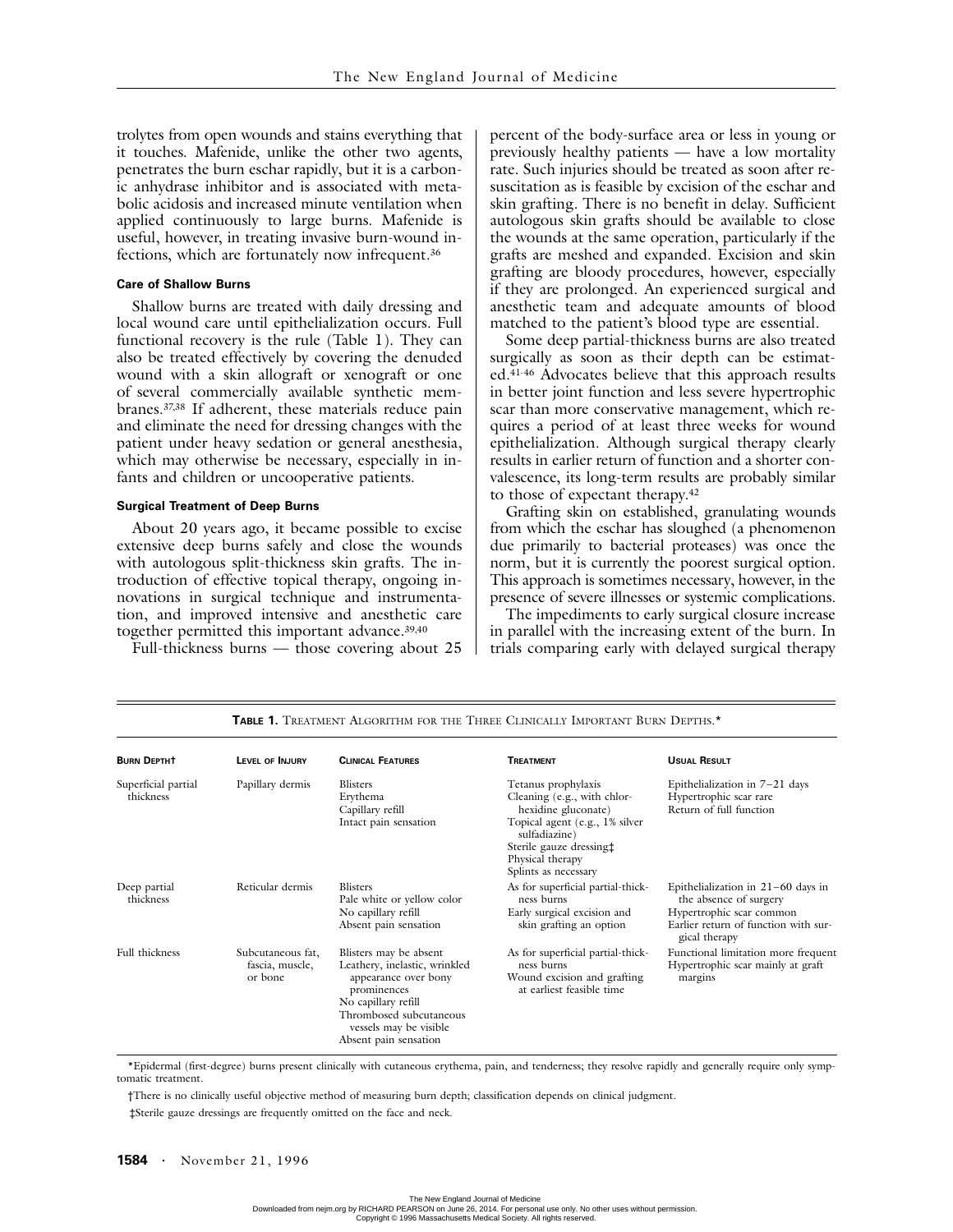at the same institution, the hospital stay was reduced with early surgery only when the burn area averaged 6 percent of the body-surface area. The incidence of other problems, such as the frequency of septic episodes, was lower with early surgical therapy, however.43,44

#### **Treatment of Extensive Deep Burns**

For deep burns too extensive to be closed in one procedure, wound excisions can be staged — typically at intervals of about one week — as sufficient autologous skin grafts become available to close the excised wound. Alternatively, the burns can be completely excised within the first several days after injury, and a temporary skin substitute used to close the wound remaining after all available autologous skin has been harvested and grafted. Fresh or cryopreserved allogeneic skin from cadavers is the most reliable wound cover, although its use has a small risk of disease transmission.45 In severely burned children the systemic administration of recombinant human growth hormone can speed reepithelialization of skin-grafting sites and permit earlier reharvest.46

### **Alternatives for Wound Closure**

The skin substitute Integra<sup>47</sup> is a bilaminate membrane composed of a porous lattice of cross-linked chondroitin 6-sulfate engineered to induce neovascularization as it is biodegraded. An outer layer of silicone serves to close the wound while permitting water-vapor transfer. This layer is peeled off after about 14 days and replaced with ultrathin (0.01 to 0.015 cm [4/1000 to 6/1000 of an inch]) autologous skin grafts. These donor sites can be reharvested after about one week.

Autologous keratinocytes cultured in vitro from a small (2 cm2) biopsy of unburned skin obtained shortly after injury offer another option for the treatment of extensive burns. Culture of the keratinocytes for three weeks results in multilayered epithelial sheets, which are then applied on freshly excised burns. The rates of permanent engraftment of these cells have been poor in most centers, however, and the technique is extraordinarily expensive. In patients with burns involving more than 70 percent of the body-surface area, there was an engraftment rate of only 31 percent and only 4.6 percent of the bodysurface area burned was closed, at a mean cost of \$60,000 per patient.48

It remains unclear whether the early total excision of extensive burns (those involving more than 40 percent of the body-surface area) improves survival and so is preferable to staged excision. In the most recent randomized trial, early total excision was associated with a marginal increase in survival in burns involving at least 40 percent of the body-surface area, but only in young adults without inhalation injury.49 However, the increasingly rapid pace of development of skin substitutes<sup>50</sup> and of transplantation biology increases the likelihood that early total excision of the burn accompanied by one or more means of permanent, reliable wound closure will soon become routine in the care of patients with extensive deep burns.

#### **REFERENCES**

**1.** Saffle JR, Davis B, Williams P, American Burn Association Registry Participant Group. Recent outcomes in the treatment of burn injury in the United States: a report from the American Burn Association Patient Registry. J Burn Care Rehabil 1995;16:219-32.

**2.** Snelling CFT, Germann ET. Trends in hospital care of burns in Canada. J Trauma 1992;33:258-65.

**3.** Brigham PA, McLoughlin E. Burn incidence and medical care use in the United States: estimate, trends, and data sources. J Burn Care Rehabil 1996;17:95-107.

**4.** Deitch EA, Wheelahan TM, Rose MP, Clothier J, Cotter J. Hypertrophic burn scars: analysis of variables. J Trauma 1983;23:895-8.

**5.** Ahn ST, Monafo WW, Mustoe TA. Topical silicone gel for the prevention and treatment of hypertrophic scar. Arch Surg 1991;126:499- 504.

**6.** Demling RH, Mazess RB, Witt RM, Wolberg WH. The study of burn wound edema using dichromatic absorptiometry. J Trauma 1978;18:124-8. **7.** Arturson G, Jonsson CE. Transcapillary transport after thermal injury. Scand J Plast Reconstr Surg 1979;13:29-38.

**8.** Arturson G. Pathophysiology of the burn wound and pharmacological treatment: the Rudi Hermans lecture, 1995. Burns 1996;22:255-74. **9.** Pitt RM, Parker JC, Jurkovich GJ, Taylor AE, Curreri PW. Analysis of

altered capillary pressure and permeability after thermal injury. J Surg Res 1987;42:693-702.

**10.** Lund T, Onarheim H, Wiig H, Reed RK. Mechanisms behind increased dermal imbibition pressure in acute burn edema. Am J Physiol 1989;256:H940-H948.

**11.** Cobb JP, Danner RL. Nitric oxide and septic shock. JAMA 1996;275: 1192-6.

**12.** Fisher CJ Jr, Agosti JM, Opal SM, et al. Treatment of septic shock with the tumor necrosis factor receptor:Fc fusion protein. N Engl J Med 1996; 334:1697-702.

**13.** LaLonde C, Knox J, Daryani R, Zhu DG, Demling RH, Neumann M. Topical flurbiprofen decreases burn wound-induced hypermetabolism and systemic lipid peroxidation. Surgery 1991;109:645-51.

**14.** Matsuda T, Tanaka H, Reyes HM, et al. Antioxidant therapy using high dose vitamin C: reduction of postburn resuscitation fluid volume requirements. World J Surg 1995;19:287-91.

**15.** Giroir BP, Horton JW, White DJ, McIntyre KL, Lin CQ. Inhibition of tumor necrosis factor prevents myocardial dysfunction during burn shock. Am J Physiol 1994;267:H118-H124.

**16.** Baxter CR. Problems and complications of burn shock resuscitation. Surg Clin North Am 1978;58:1313-22.

**17.** Monafo WW, Halverson JD, Schechtman K. The role of concentrated sodium solutions in the resuscitation of patients with severe burns. Surgery 1984;95:129-35.

**18.** Graves TA, Cioffi WG, McManus WF, Mason AD Jr, Pruitt BA Jr. Fluid resuscitation of infants and children with massive thermal injury. J Trauma 1988;28:1656-9.

**19.** Sokawa J, Monafo WW, Deitz F, Flynn D. The relationship between experimental fluid therapy and wound edema in scald wounds. Ann Surg 1981;193:237-44.

**20.** Nguyen TT, Gilpin DA, Meyer NA, Herndon DN. Current treatment of severely burned patients. Ann Surg 1996;223:14-25.

**21.** Cioffi WG Jr, Vaughan GM, Heironimus JD, Jordan BS, Mason AD Jr, Pruitt BA Jr. Dissociation of blood volume and flow in regulation of salt and water balance in burn patients. Ann Surg 1991;214:213-20.

**22.** Goodwin CW, Dorethy J, Lam V, Pruitt BA Jr. Randomized trial of efficacy of crystalloid and colloid resuscitation on hemodynamic response and lung water following thermal injury. Ann Surg 1983;197: 520-31.

**23.** Hall KV, Sorensen B. The treatment of burn shock: results of a 5-year randomized, controlled clinical trial of Dextran 70 v. Ringer lactate solution. Burns 1978;5:107-12.

**24.** Gore DC, Dalton JM, Gehr TW. Colloid infusions reduce glomerular filtration in resuscitated burn victims. J Trauma 1996;40:356-60.

**25.** Gunn ML, Hansbrough JF, Davis JW, Furst SR, Field TO. Prospective, randomized trial of hypertonic sodium lactate versus lactated Ringer's solution for burn shock resuscitation. J Trauma 1989;29:1261-7.